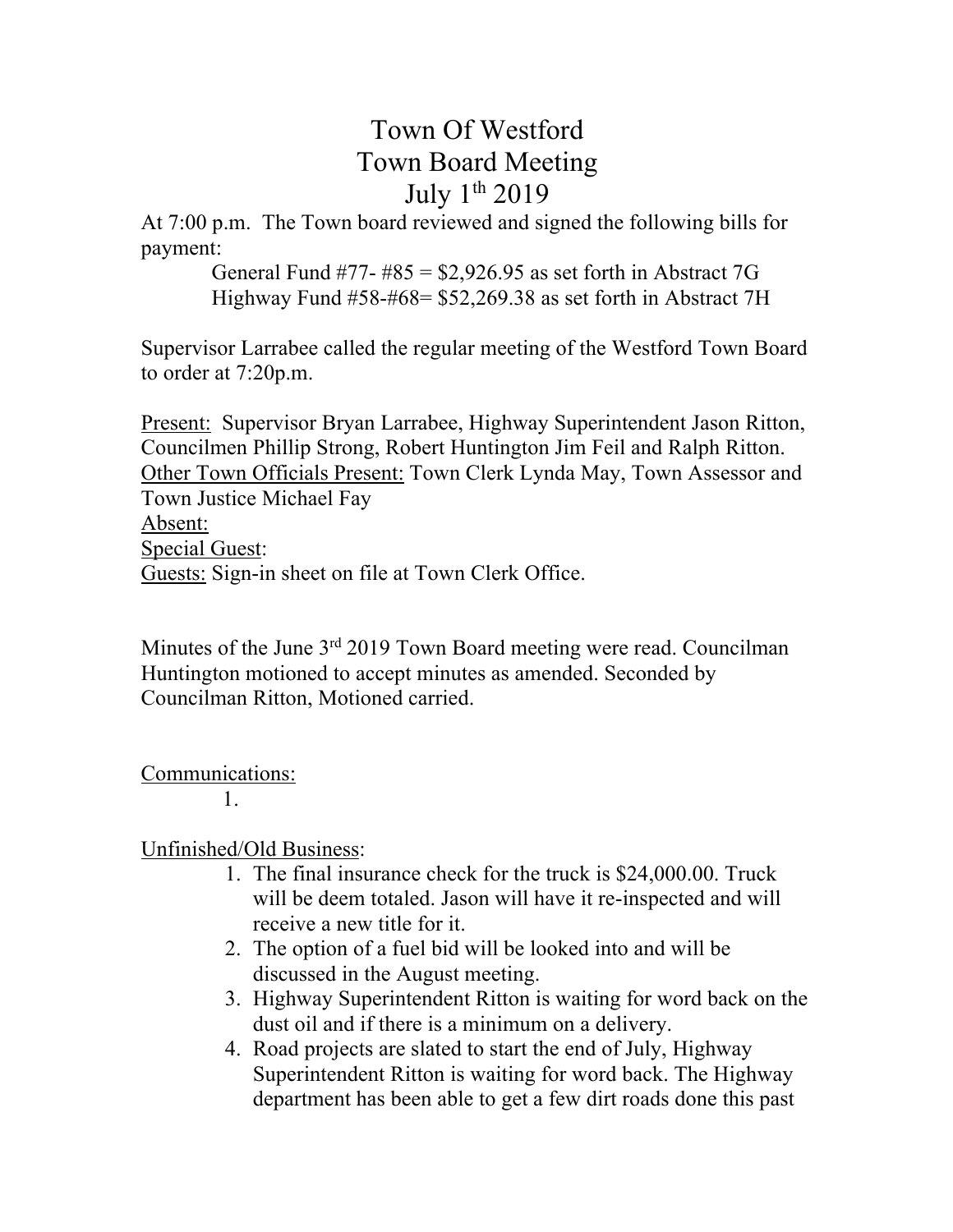week. Stone has been ordered. Superintendent Ritton will keep the board updated on progress and cost per road via e-mail.

#### New business:

- 1. Supervisor Larrabee invited Eileen Tenyk and Shelly Kane to introduce themselves to the board. Both ladies expressed interest in the town clerk/tax collector position. Supervisor Larrabee made a motion to schedule a special meeting to hold interviews for the position on 08/05/2019. Councilman Huntington seconded the motion. All in favor.
- 2. Supervisor Larrabee informed the board that the CD is at \$110,000.00 and it matures on 07/16/2019 and the current rate is .021% per year through the Bank of Cooperstown. Councilman Ritton motioned to renew the CD and hold the \$20,000.00 fund balance until after the paving projects. Seconded by Supervisor Larrabee. All in favor.
	- 3. Highway Superintendent Rittton stated the roads will be finished before the salt shed will be erected.

#### Committees:

1.

#### Gallery:

1. Concerns over road conditions on Rabbit Run were voiced. Highway Superintendent Ritton stated that the town is working on dirt roads now but that the wet weather has hampered progress.

#### 2. Councilman Strong asked about

- 1. The Town Hall Sign-
- 2. The soccer pavilion roof-
- 3. The window on town hall is still broken-
- 4. Transfer Station roof is all rusted-

Supervisor Larrabee will look into getting a quote on sealing the roofs.

3. Justice Fay asked if the town has ever looked into getting a generator for Town Hall if the power goes out. Councilman